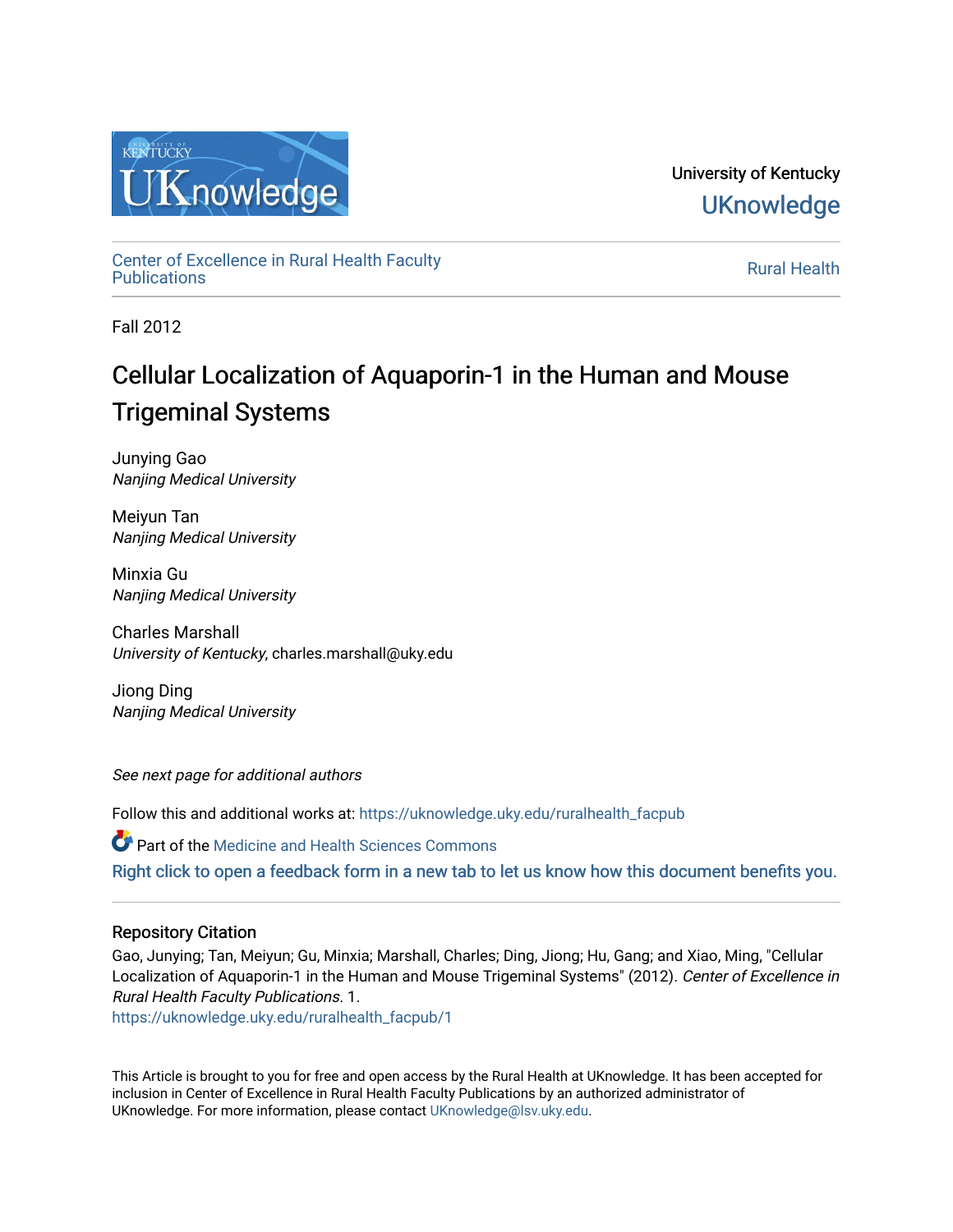# Cellular Localization of Aquaporin-1 in the Human and Mouse Trigeminal Systems

Digital Object Identifier (DOI) http://dx.doi.org/10.1371/journal.pone.0046379

# Notes/Citation Information

Published in PLoS ONE, v. 7, no. 9, e46379.

©2012, Gao, J., Tan, M., Gu, M., Marshall, C., Ding, J., et al. This article is published under the [Creative](http://creativecommons.org/licenses/by/3.0/us/)  [Commons Attribution License](http://creativecommons.org/licenses/by/3.0/us/), which permits unrestricted use, distribution, and reproduction in any medium, provided the original author and source are credited.

# Authors

Junying Gao, Meiyun Tan, Minxia Gu, Charles Marshall, Jiong Ding, Gang Hu, and Ming Xiao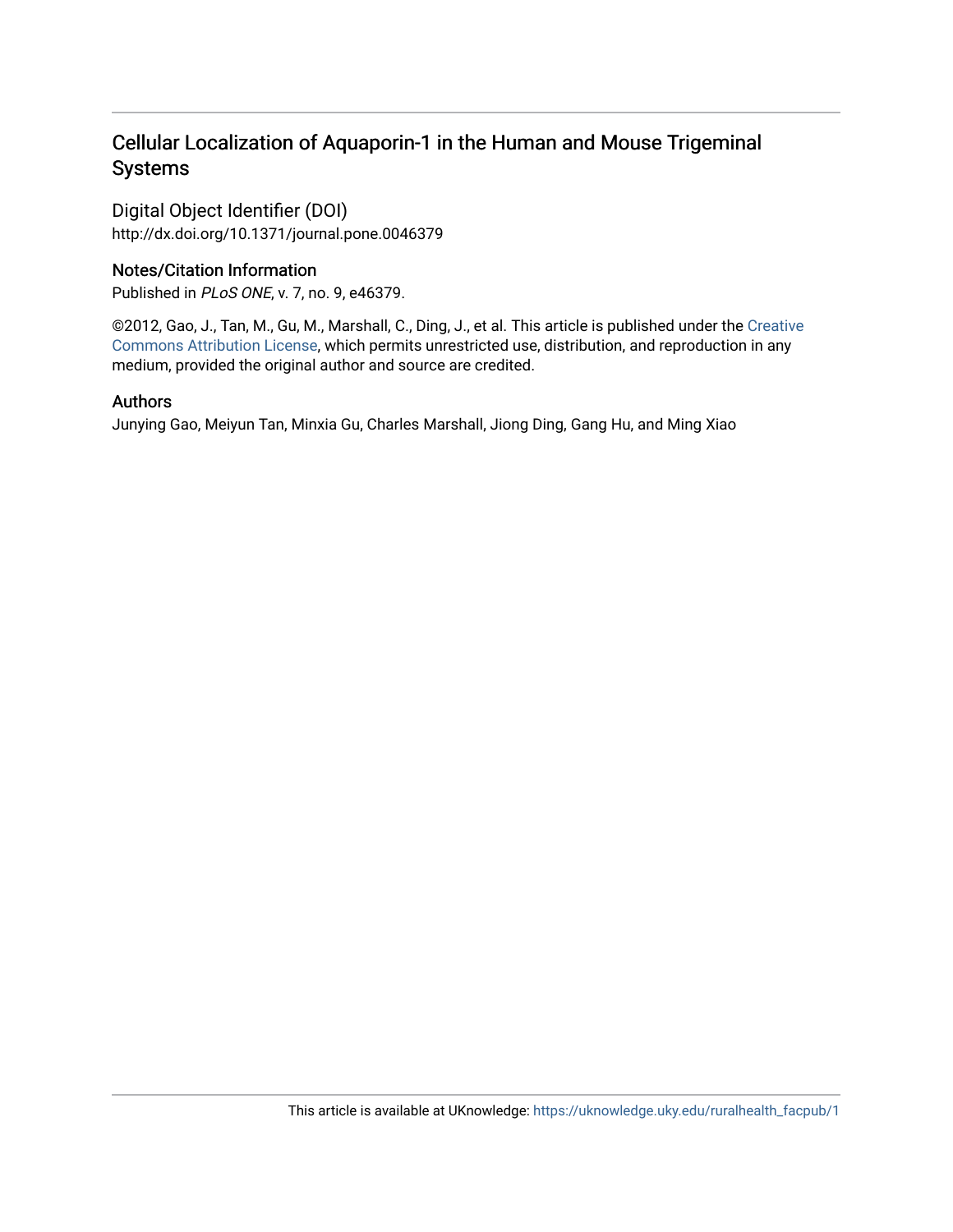# Cellular Localization of Aquaporin-1 in the Human and Mouse Trigeminal Systems

# Junying Gao $^{19}$ , Meiyun Tan $^{19}$ , Minxia Gu $^1$ , Charles Marshall $^2$ , Jiong Ding $^1$ , Gang Hu $^1$ , Ming Xiao $^{1\ast}$

1 Jiangsu Province Key Laboratory of Neurodegeneration, Department of Anatomy, Nanjing Medical University, Nanjing, Jiangsu, People's Republic of China, 2 Department of Rehabilitation Sciences, University of Kentucky Center For Excellence in Rural Health, Hazard, Kentucky, United States of America

# Abstract

Previous studies reported that a subpopulation of mouse and rat trigeminal neurons express water channel aquaporin-1 (AQP1). In this study we make a comparative investigation of AQP1 localization in the human and mouse trigeminal systems. Immunohistochemistry and immunofluorescence results showed that AQP1 was localized to the cytoplasm and cell membrane of some medium and small-sized trigeminal neurons. Additionally, AQP1 was found in numerous peripheral trigeminal axons of humans and mice. In the central trigeminal root and brain stem, AQP1 was specifically expressed in astrocytes of humans, but was restricted to nerve fibers within the central trigeminal root and spinal trigeminal tract and nucleus in mice. Furthermore, AQP1 positive nerve fibers were present in the mucosal and submucosal layers of human and mouse oral tissues, but not in the muscular and subcutaneous layers. Fluorogold retrograde tracing demonstrated that AQP1 positive trigeminal neurons innervate the mucosa but not skin of cheek. These results reveal there are similarities and differences in the cellular localization of AQP1 between the human and mouse trigeminal systems. Selective expression of AQP1 in the trigeminal neurons innervating the oral mucosa indicates an involvement of AQP1 in oral sensory transduction.

Citation: Gao J, Tan M, Gu M, Marshall C, Ding J, et al. (2012) Cellular Localization of Aquaporin-1 in the Human and Mouse Trigeminal Systems. PLoS ONE 7(9): e46379. doi:10.1371/journal.pone.0046379

Editor: Edward F. Plow, Lerner Research Institute, United States of America

Received July 18, 2012; Accepted August 29, 2012; Published September 28, 2012

**Copyright:** © 2012 Gao et al. This is an open-access article distributed under the terms of the Creative Commons Attribution License, which permits unrestricted use, distribution, and reproduction in any medium, provided the original author and source are credited.

Funding: Funding was provided by the National Natural Science Foundation of China (30971020), the Jiangsu Province Xinwei Project Key Discipline of Rehabilitation Medicine, and the PAPD Foundation of Jiangsu Higher Education Institutions. The funders had no role in study design, data collection and analysis, decision to publish, or preparation of the manuscript.

Competing Interests: The authors have declared that no competing interests exist.

\* E-mail: mingx@njmu.edu.cn

**.** These authors contributed equally to this work.

### Introduction

Aquaporins (AQPs) function as water selective channels providing a major route for osmotically driven water transport through cell membranes [1]. To date, 13 mammalian AQPs have been characterized [2]. AQP1 is a 28 kD pore-forming membrane protein first discovered in human red blood cells [3]. Subsequent studies have revealed the presence of AQP1 in a variety of tissues and cells, including kidney tubules, microvascular endothelia, salivary glands and ciliary epithelia (For review, see Verkman, 2008) [4].

AQP1 is also expressed in the mammalian nervous system [5]. Within the brain, AQP1 is located in human and murine choroid plexus epithelia [6,7,8], mouse olfactory ensheathing glia [9] and human astrocytes [10,11,12]. In the peripheral nervous system, AQP1 is expressed in a subpopulation of primary sensory neurons of dorsal root and nodose ganglia in mice [13] plus enteric neurons in mice and rats [14,15,16]. Moreover, AQP1 mRNA or immunoreactivity has been observed in trigeminal ganglion neurons in rodents [13,17,18,19,20]. These results indicate that AQP1 could play a relevant role in trigeminal neurotransmission. However, the localization of AQP1 in the human trigeminal system and more detailed localization of this water channel in the rodent trigeminal system have not been investigated.

In the present study, we examined the cellular localization of AQP1 in the human and mouse trigeminal nerve systems by immunohistochemistry and immunofluorescence staining. Addi-

tionally, using fluorogold (FG) retrograde tracing combined with immunostaining, we identified a subpopulation of AQP1 positive trigeminal neurons that innervate the oral mucosa. These morphological evidences will contribute to the further exploration of the role of AQP1 in sensory functions and diseases associated with the trigeminal nerve.

# Results

# Expression and distribution of AQP1 in the human and mouse trigeminal ganglion

Immunoreactivity for AQP1 was localized to the cytoplasm and cell membrane of medium and small-sized trigeminal neurons in humans and mice, as demonstrated by the immunohistochemistry (Figure 1A–B and Figure S1) and double immunofluorescence with  $\beta$ -tubulin III, a neuronal maker (Figure 1C–H). No AQP1 immunoreactivity was found in the large-sized trigeminal neurons in the two species.

The quantitative data showed that AQP1-immunoreactive neurons composed 39.74% in humans and 37.94% in mice of the total trigeminal neurons. Moreover, the percentages of smallsized and medium-sized trigeminal neurons immunoreactive for AQP1 were 63.65% and 43.7% in humans, and 53.28% and 22.47% in mice, respectively (Figure 2). The large-sized AQP1 positive trigeminal neurons were not observed in humans or mice.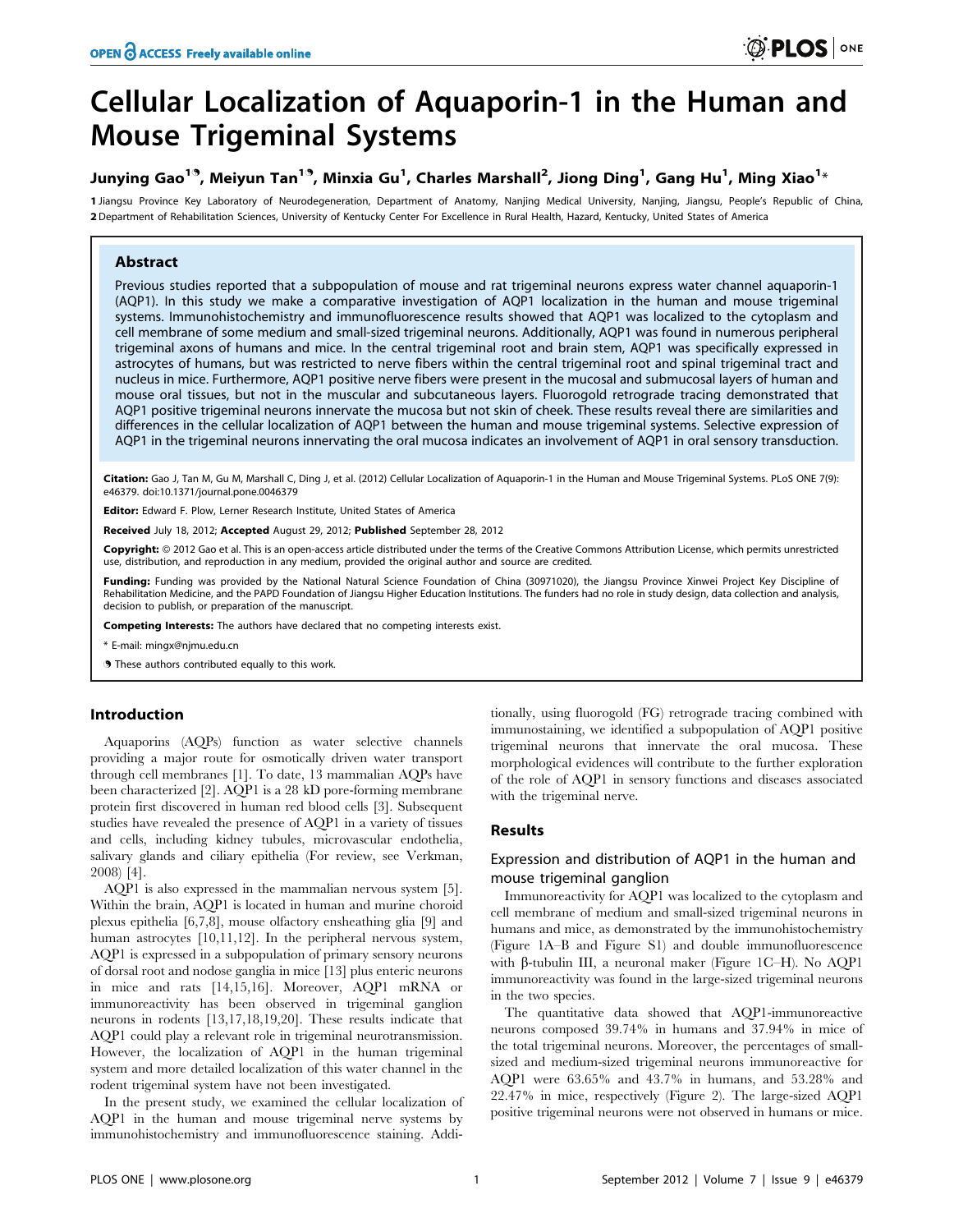

Figure 1. Localization of AQP1 in the trigeminal ganglion of humans (A, C–E) and mice (B, F–H). (A–B) Representative images of immunohistochemistry for AQP1. (C–H) Representative images of double immunofluorescence with AQP1 (red) and  $\beta$ -tubulin III (green). Some small-sized (white asterisks) and medium-sized (yellow asterisks) trigeminal neurons of humans and mice are positive for AQP1 which is localized to the cell membrane and cytoplasm. Large-sized trigeminal neurons (black asterisks) of the two species are negative for AQP1. Satellite cells expressing AQP1 (arrowheads) are observed around both AQP1-negative and -positive trigeminal neurons in humans, but only around AQP1-positive trigeminal neurons in mice. Both human and mouse capillary endothelial cells (arrows) express AQP1. (I–J) Immunolocalization of glutamine synthetase (I) and AQP1 (J) in the 10  $\mu$ m adjacent sections of mouse trigeminal ganglion. Each neuron is wrapped tightly by GS-positive satellite glial cells (arrowheads in I). However, AQP1 immunoreaction (arrowheads in J) is only localized to satellite cells surrounding AQP1-positive trigeminal neurons. Scale bars = 50  $\mu$ m in A–H; 15  $\mu$ m in I and J. doi:10.1371/journal.pone.0046379.g001

All satellite cells were positive for AQP1 in human trigeminal ganglia (Figure 1A, C–E and Figure S1A–B), but only certain satellite glia which surround AQP1-positive trigeminal neurons expressed AQP1 in mice (Figure 1B, F–H and Figure S1C–D). In addition, AQP1 immunoreactivity was observed in the capillary endothelium of human and mouse trigeminal ganglia (Figure 1).

# Expression and distribution of AQP1 in the peripheral and central trigeminal branches of humans and mice

There were numerous AQP1 positive nerve fibers in the peripheral trigeminal branches in humans (Figure 3A) and mice (Figure 3D). In the central trigeminal root of humans, AQP1 was distinctly expressed in astrocytes (Figure 3B–C), which was further confirmed by the double immunofluorescence that AQP1 completely colocalized with astrocyte marker glial fibrillary acidic protein (GFAP) (Figure 3G–I) but did not overlap with neuronal maker  $\beta$ -tubulin III (Figure 3J–L). In contrast, in the central trigeminal root of mice, a considerable proportion of AQP1



Figure 2. The percentage of AQP1-immunoreactive neurons in the trigeminal ganglia of humans and mice. The Data were expressed as a percentage of positive neurons respect to the total neuronal population in each class of neurons (small- medium- and large-sized neurons) ( $n = 3$  in humans and  $n = 5$  in mice). doi:10.1371/journal.pone.0046379.g002

positive nerve fibers were detected (Figure 3E–F) and colabeled for  $\beta$ -tubulin III (Figure 3P–R) but not for GFAP (Figure 3M–O).

## Expression and distribution of AQP1 in the human and mouse brain stem

As shown in Figure 4A and B, AQP1 immunostaining was extensively distributed throughout the cross sections of the human medulla oblongata including the spinal trigeminal tract and the spinal trigeminal nucleus. Double immunofluorescence staining confirmed the colocalization of AQP1 with GFAP (Figure 4G–I) but not with  $\beta$ -tubulin III in the spinal trigeminal tract (Figure 4J– L). These results are consistent with the previous studies demonstrating that human astrocytes express AQP1 [10,11,12,21]. In contrast, in the mouse brain stem, AQP1 labeled axons were specifically recognizable within the caudal part of the trigeminal root (Figure 4E), the spinal trigeminal tract and the spinal trigeminal nucleus (Figure 4C–D). AQP1 immunoreactivity was absent in the rostral part of the trigeminal root, motor root of the trigeminal nerve and principal sensory trigeminal nucleus (Figure 4E–F). Furthermore, the mesencephalic trigeminal nucleus and motor trigeminal nucleus also lacked immunoreactivity (data not shown). These results indicate that AQP1 is involved in conveying the superficial sensory information rather than conscious proprioception of the head.

# Expression and distribution of AQP1 in the human and mouse oral cavity tissues

Our results revealed that AQP1 immunoreactivity, aside from endothelial cells of capillaries and microvessels, was localized to nerve terminals within the mucosa and nerve fibers within the submucosa of tongue (Figure 5A–D), cheek (Figure 5E–F), palate and labium (data not shown) in both humans and mice. Interestingly, there was a considerable immunoreactivity of AQP1 in the stratum corneum of the oral mucosa in humans (Figure 5A). This expression pattern of AQP1 may assist the oral mucosa in rapidly absorbing water from the oval cavity. Moreover, AQP1 labeling was detected in the human and mouse tongue papillae (Figure 5A and C), but not in the taste buds (Figure 5D).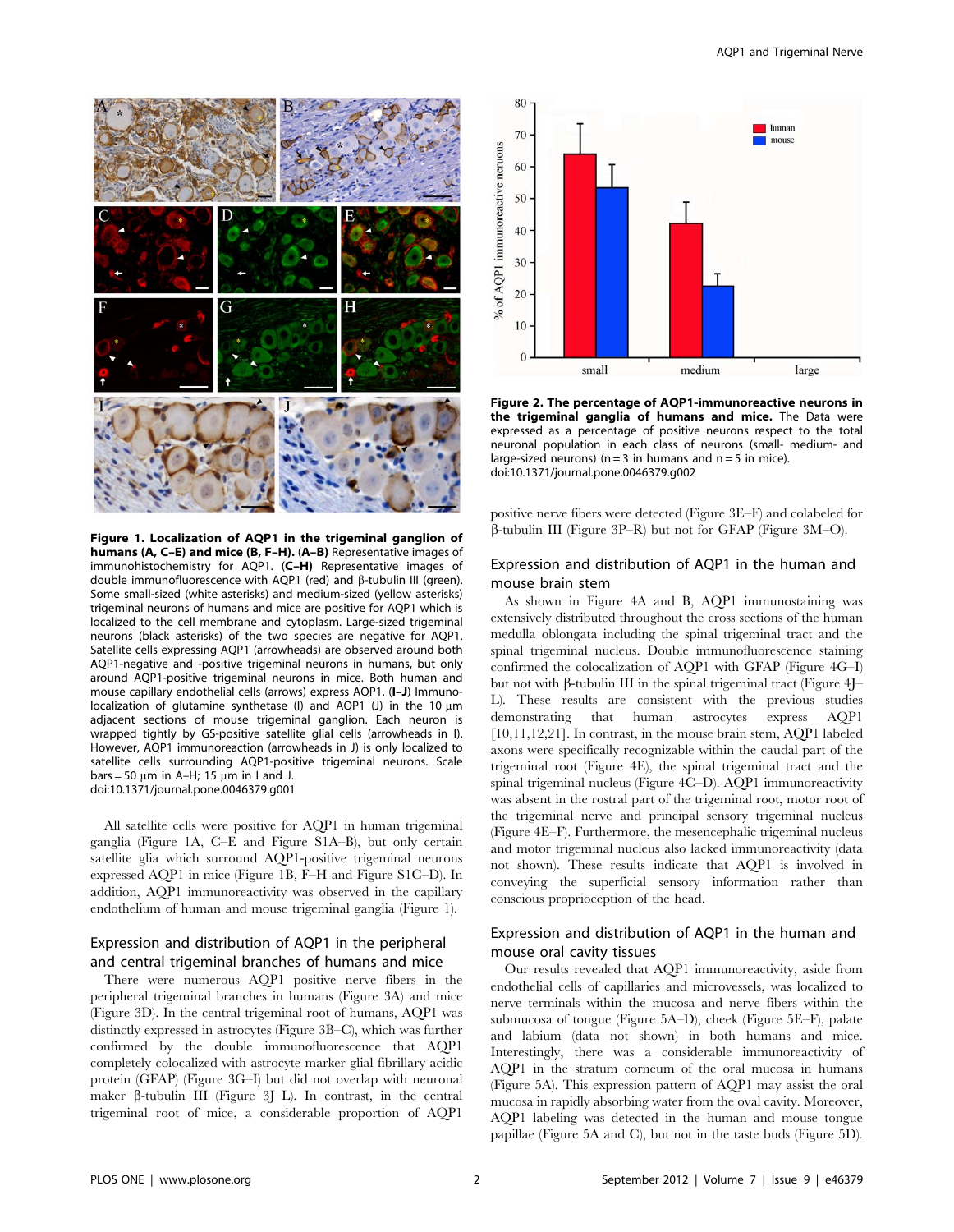

Figure 3. Localization of AQP1 in the peripheral and central branches of human (A–C,G–L) and mouse (D–F,M–S) trigeminal neurons. (A–F) Representative images of immunohistochemistry for AQP1. (G–R) Representative images of double immunofluorescence with AQP1 (red) and GFAP (green in H and N) or  $\beta$ -tubulin III (green in K and Q). A considerable proportion of axons are positive for AQP1 within the human (transverse section, A) and mouse (longitude section, D) mandibular nerve. The human trigeminal central root exhibits dense immunoreactivity for AQP1 (B, C, G, J), which is colocalized with GFAP (I), but not  $\beta$ -tubulin III (L). In contrast, in the mouse trigeminal central root, there are a population of AQP1 positive axons (E, F, M, P) that coexpress  $\beta$ -tubulin III (R) but not GFAP (O). Scale bars = 100 µm in A, D, F; 300  $\mu$ m in B; 200  $\mu$ m in E; 50  $\mu$ m in C, G-R. doi:10.1371/journal.pone.0046379.g003

No AQP1 immunopositive reactions were detected in the intramuscular or subcutaneous nerve fibers within the check of either species (Figure 5G–J). In addition, consistent with previous results [22,23], AQP1 immunoreactivity was also detected in myoepithelial cells that form a basketlike framework around the acini and smaller ducts of the minor salivary glands within human and mouse oral tissues (data not shown).

In order to confirm the selective innervation of AQP1-positive nerve fibers to the oral mucosa rather than skin or muscle, we performed the double immunofluorescence for AQP1 and btubulin III on the human and mouse check sections. As expected, a high colocalization of AQP1 and  $\beta$ -tubulin III was detected in a proportion of nerve fibers within the human and mouse cheek submucosa (Figure 6A–F). In contrast, no  $\beta$ -tubulin III positive nerve fibers coexpressed AQP1 in the check intramuscular regions (Figure 6G–L) or subcutaneous layers (Figure 6M–R). These results demonstrate a selective expression of AQP1 in the primary trigeminal afferent fibers innervating the oral mucosa.

# Mouse trigeminal neurons that innervate the oral mucosa but not skin express AQP1

FG retrograde tracing, combined with immunofluorescence, was performed to confirm that AQP1 labeled nerve fibers in the submucosa were originated from the trigeminal sensory neurons (Figure 7A–C). A subset population of small to medium-sized trigeminal neurons co-labeled by FG and AQP1 were observed (Figure 7D–F). AQP1 immunofluorescent signals were absent within FG-labeled large-sized trigeminal neurons, which may be involved in proprioceptive pathway from the oral cavity to the brain [24]. Moreover, all FG-labeled neurons innervating the cheek skin were negative for AQP1 (Figure 7G–I). Together, these results further demonstrate that AQP1-positive trigeminal neurons specifically innervate the oral mucosa.

## **Discussion**

# Species specificity of AQP1 localization in the human and mouse trigeminal systems

In this study we compared the expression and distribution of AQP1 throughout the human and mouse trigeminal systems. The main results are summarized in Table 1. These results, for the first time, demonstrate the similarities and differences of AQP1 cellular localization in human and mouse trigeminal systems.

Published data support the existence of species specificity of AQP1 localization in the mammalian nervous system, although the basis for these differences remains unclear. For example, earlier studies show that mouse and rat astrocytes express AQP4 but not AQP1 [25,26,27]. In contrast, several reports demonstrate that human astrocytes co-express AQP1 and AQP4 both in vitro and in vivo [10,11,12,21]. In the peripheral nervous system, AQP1 has been observed in enteric neurons of rats [14] and sheep [28], but not humans [29]. The results from Shields and colleagues (2007) suggest that AQP1 is mainly expressed in a population of small-sized trigeminal ganglion neurons in mice [13]. On the other hand, Nandasena et al. (2007) reported that approximately twothirds of AQP1 positive trigeminal neurons are medium-sized in rats [19]. These findings, together with the present results, suggest that the role of AQP1 for water transport and balance in the nervous system is essential but varied among different species.

# Selective expression patterns of AQP1 in the human and mouse trigeminal systems

The present results revealed several selective expression patterns of AQP1 in the human and mouse trigeminal systems. First, AQP1 is expressed in a subpopulation of small and medium sized trigeminal neurons, but not large sized neurons. Second, AQP1 positive nerve fibers are present in oral mucosa and submucosa, but not subcutaneous or intramuscular regions. Third, a subpopulation of small to medium-sized trigeminal neurons innervating mouse cheek mucosa, but not the skin, express AQP1. Finally, in the mouse brain stem, AQP1 positive axons are only observed in caudal part of the trigeminal root, the spinal trigeminal tract and nucleus.

Supporting the present results, selective expression of AQP1 in the nervous system is also found in the recent literature. For example, in the sheep duodenum, nearly 30% of submucosal neurons are immunoreactive for AQP1, whereas none of myenteric neurons are AQP1-positive [28]. Moreover, AQP1 is densely expressed in the mouse olfactory ensheathing glia located in the olfactory epithelium and olfactory bulb [9]. In contrast, no AQP1 is observed in mouse astrocytes of both the peripheral and central nervous systems [26,30]. In addition, the present results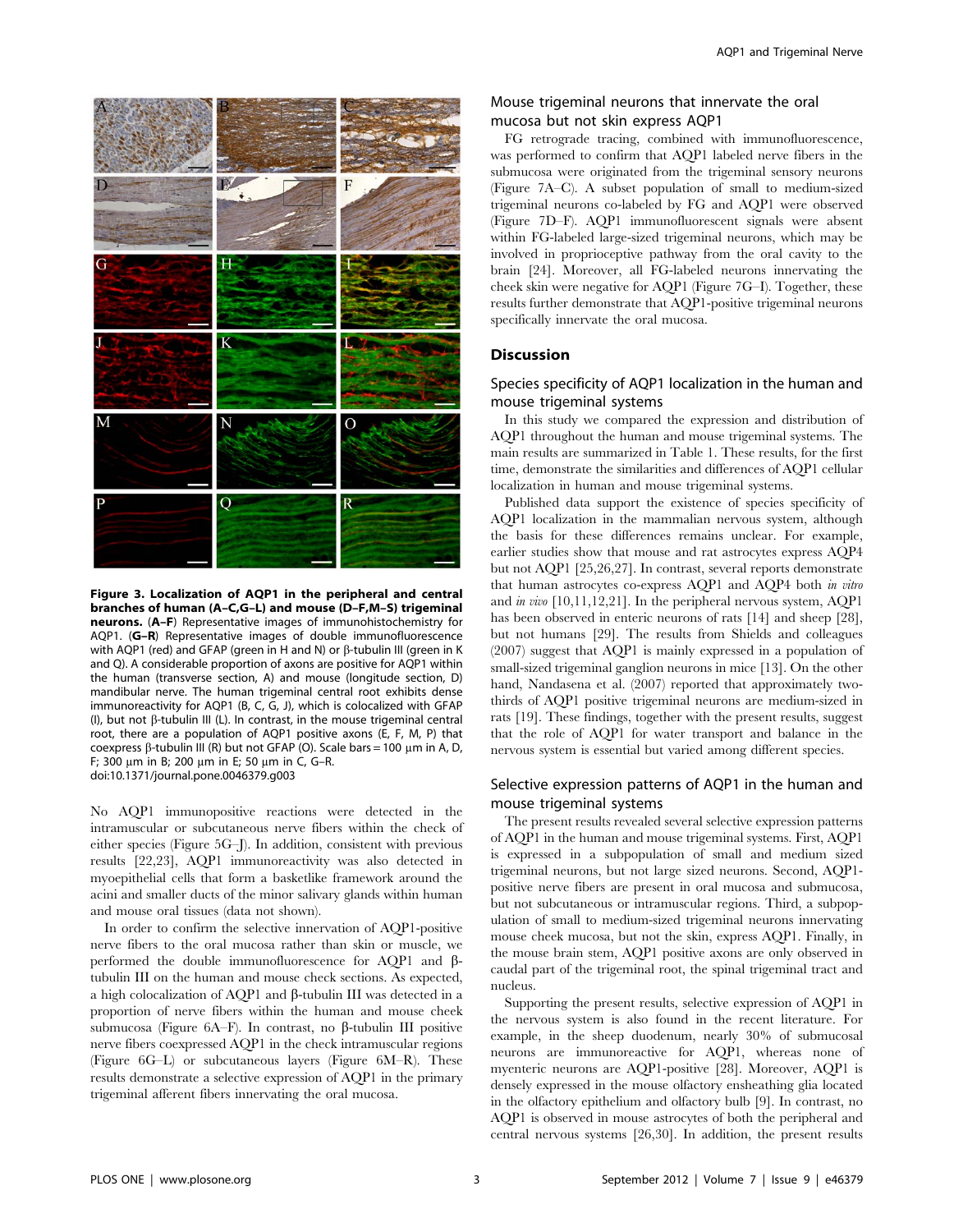

Figure 4. Localization of AQP1 in the brain stem of humans (A, B, G-L) and mice (C-F). (A-F) Representative images of immunohistochemistry for AQP1. (G-L) Representative images of double immunofluorescence of AQP1 (red) with GFAP (green in H) or  $\beta$ -tubulin III (green in K) in the sp5. There is extensive expression of AQP1 throughout the human medulla oblongata including the spinal trigeminal tract (sp5) and spinal trigeminal nucleus (Sp5, A and B). AQP1 and GFAP are highly colocalized at the glial lamellae along the medulla surface as well as astrocyte processes within the brain parenchyma (G-I). Interestingly, astrocyte cell bodies (arrowheads in I) do not express AQP1. No  $\beta$ -tubulin III positive axons coexpress AQP1 in the sp5 (L). In the mouse brain stem, dense dot-like AQP1 labeled nerve fibers are present in the caudal part of sensory root of the trigeminal nerve (s5, E) and sp5 (C and D), but not at the rostral part of s5 or at the motor root of the trigeminal nerve (m5, F). Moreover, AQP1 positive axonal terminals are observed in the caudal and interpolar parts of the trigeminal nucleus (Sp5C and Sp5I, C and D), but not in the principal sensory trigeminal nucleus (Pr5, E). Scale bars = 1 mm in A; 200  $\mu$ m in B, G-L; 400  $\mu$ m in C-F. doi:10.1371/journal.pone.0046379.g004

reveal that AQP1 immunoreactivity is found in the peripheral, but not central, axons of human trigeminal ganglion neurons. In agreement with this, AQP4, another water channel protein in the nervous system, is strongly expressed in glial membranes that are in direct contact with capillaries and pia matter, thereby mediating water transport at the brain-blood and brain-cerebrospinal fluid interfaces [26,30]. This polarized expression indicates that AQPsmediated water movement exhibits a structural or regional specificity.

#### Potential functions of AQP1 in the trigeminal system

It is well known that trigeminal neurons are responsible for transmission of orofacial somatosensory information. The selective expression of AQP1 in a subpopulation of small- and mediumsized trigeminal neurons innervating the oral mucosa indicates its potential role in oral somatosensory transduction. Several groups have addressed the roles of AQP1 in pain transmission in primary afferent neurons. An early study reported that AQP1 gene null mice exhibit mild impairment in nociceptive response after thermal (tail-flick) or chemical (capsaicin) stimuli [18]. In contrast, a subsequent study reported that, despite selective expression of AQP1 in nociceptive primary afferent of dorsal root ganglion neurons, there are no deficits in nociceptive processing in AQP1 null mice in a comprehensive battery of acute and persistent pain tests [13]. However, a recent study by Zhang and Verkman (2010) discovered a significant thermal inflammatory pain phenotype in AQP1 null mice evoked by bradykinin, prostaglandin E2, and capsaicin [31]. The study also found reduced cold pain perception in the mice, which was associated with action potential firing impairment in small dorsal root ganglion neurons.

There is still a lack of direct evidence for involvement of AQP1 in pain transmission of the trigeminal system. Borsani and colleagues (2009) investigated the expression of AQP1 and AQP2 in the trigeminal ganglia of mice, using an animal model of perioral acute inflammatory pain [20]. Their data have shown both increased and intracellular redistribution of AQP2 mainly in small-sized trigeminal neurons. Nevertheless, there were no alterations in AQP1 expression and distribution compared to the control group. This finding suggests that AQP2, but not AQP1, is involved in pain transmission of the trigeminal system. Further experiments are necessary to determine the contribution of AQP1 to trigeminal sensory transmission including nociceptive processing.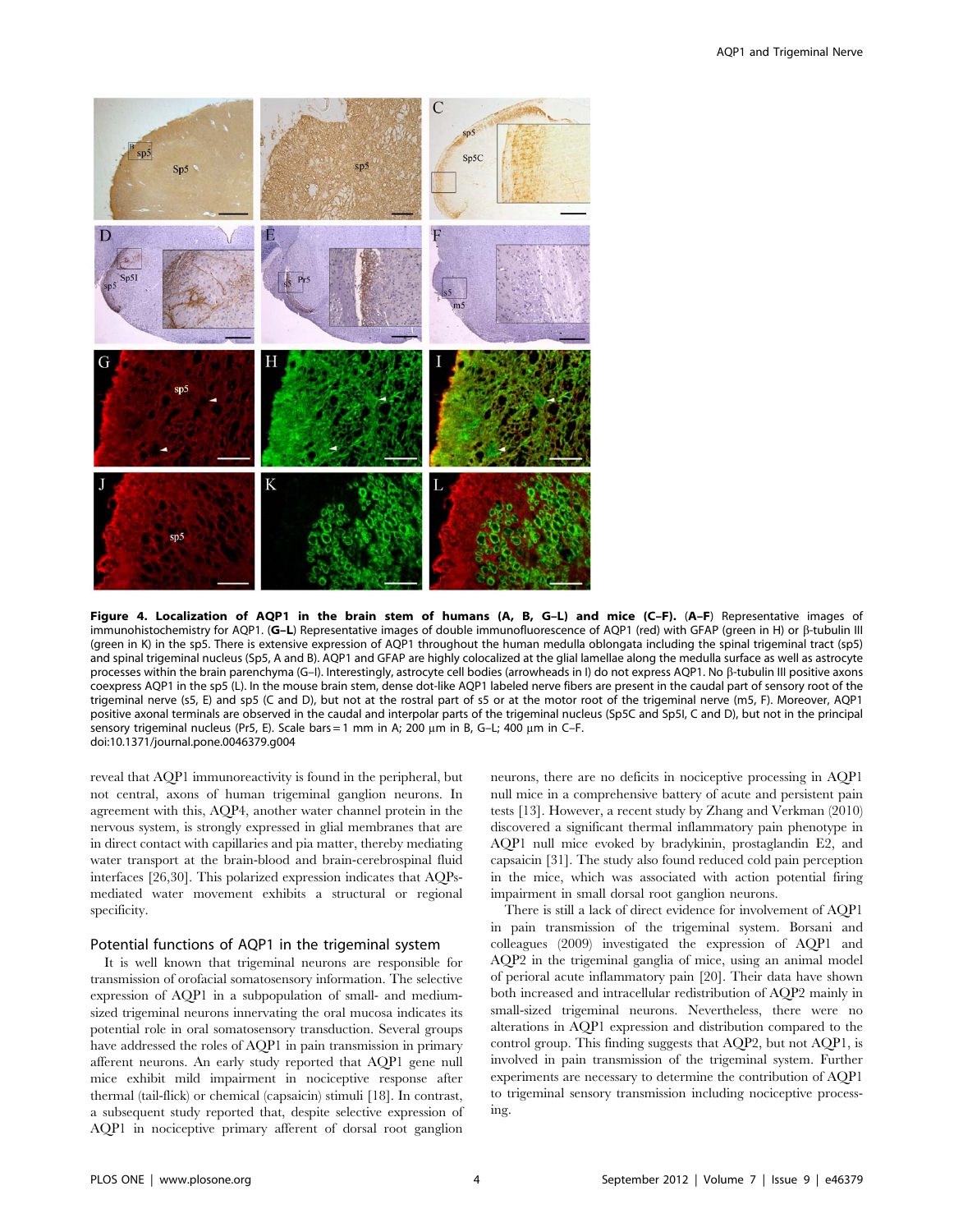

Figure 5. Localization of AQP1 in the oral tissues of humans (the left panels) and mice (the right panel). (A–F) Representative images showing that AQP1 is localized to nerve fibers (arrowheads in A–F) and microvascular walls (arrows in A–F) within the mucosa and submucosa of the tongue (A–D) and cheek (E and F) of the two species. There is AQP1 immunoreactivity within the filiform papillae of humans (A) and mice (B). Note that AQP1 immunoreactivity is distinctively localized to the apex of the mouse filiform papillae (stars in B). In addition, AQP1 immunoreactivity is found within the human stratum corneum of the tongue (A). AQP1 staining is present below the taste buds, but there is no staining within the taste buds (star in D). (G–J) Representative images showing that AQP1 immunoreactivity is present in blood vessels (arrows in G–J) in the human and mouse cheek muscle (G and H) and skin (I and J). Note that intramuscular nerve fibers (double arrowheads) are negative for AQP1. Scale bars = 200  $\mu$ m in A; 50  $\mu$ m in B and G-J; 100  $\mu$ m in C-F. doi:10.1371/journal.pone.0046379.g005

Apart from somatosensory transduction, we propose that expression of AQP1 in the trigeminal system may contribute to water sensation in the oral cavity. The moisture extent of the oral mucosa can be sensed by the central nervous system [32], however, there is little literature about osmosensory transduction from the oral cavity to the brain. A report by de Araujo et al. (2003) revealed that, by use of an event-related functional magnetic resonance imaging technique, the oral delivery of water activates the human frontal operculum/anterior insula and the caudal orbitofrontal cortex [33]. Moreover, the activations in the medial orbitofrontal cortex region triggered by water in the mouth are stronger when thirsty than when satiated. The distinctive expression of AQP1 in the subpopulation of trigeminal neurons innervating the oral mucosa may be a molecular basis for the brain responses to the stimulus of water from the oral cavity. More functional experiments, including investigations on AQP1 gene mice, are needed to prove this hypothesis.



Figure 6. Colocalization of AQP1 and  $\beta$ -tubulin III in the oral submucosa, muscle and skin of humans (A–C, G–I, M–O) and mice (D–F, J–L, P–R). (A–F) AQP1 (red) and  $\beta$ -tubulin III (green) are coexpressed within a number of the nerve bundles (arrowheads) of the cheek submucosa from the two species. AQP1 positive microvessels (arrows) are also scatted among the nerve bundles. (G–R) There are a large number of  $\beta$ -tubulin III (green) positive nerve fibers, and a few AQP1 positive microvessels (arrowheads), within the cheek intermusclar (G–L) and subcutaneous regions (M–R). No overlap between  $\beta$ -tubulin III and AQP1 immunoreactivity is observed. Scale bars = 100  $\mu$ m. doi:10.1371/journal.pone.0046379.g006

In summary, our results demonstrate the similarities and differences in the cellular localization of AQP1 between the human and mouse trigeminal systems. We also provide the morphological evidence that AQP1 positive trigeminal neurons innervate the oral mucosa. These findings suggest that AQP1 may mediate trigeminal sensory transmission, but requires further study.

## Materials and Methods

#### Human Specimens

Three cadavers without neurological or psychiatric illnesses, aged 36–70 years, were obtained via informed donation for the medical education and research of Nanjing Medical University with corresponding written consents prepared by the donors and their families. The utilization of human tissues was approved by the Ethics Committee of Nanjing Medical University.

#### Animals

Sixteen three-month old male ICR mice were purchased from the Animal Breeding Facility of the Nanjing Medical University and housed under conditions of controlled illumination (12:12 h light/dark cycle), humidity (30–50%), and temperature (18–22 $^{\circ}$ C). Food and water were available at all times, except during the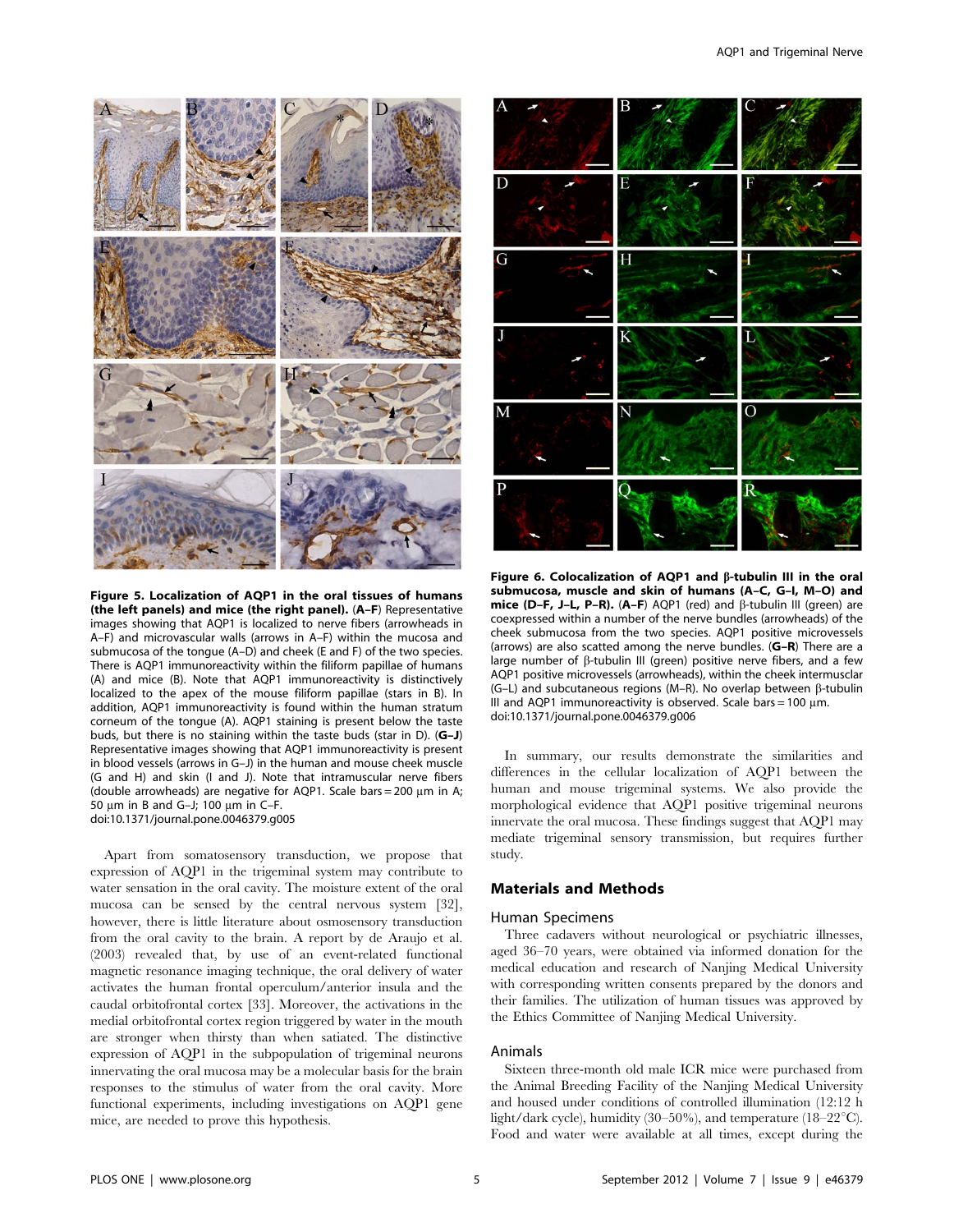

Figure 7. Mouse AQP1 positive trigeminal neurons innervate the oral mucosa but not skin. (A–C) Representative combined fluorescent and light images showing the injection site of retrograde tracer FG (red asterisks) within the cheek mucosa and submucosa of mice. (D–I) Representative double fluorescent images showing the codistribution of AQP1 immunoreactive neurons (blue) with FG-labeled neurons (green) innervating cheek mucosa (D–F) or skin (G–I). AQP1 and FG double-labeled neurons are marked with arrowheads. AQP1 single-labeled neurons are marked with the double-arrowheads, and FG single-labeled neurons with arrows. Note that some FG-labeled smallsize mucosal neurons are co-labeled with AQP1. No FG-labeled cutaneous neurons are positive for AQP1. Scale bars = 500  $\mu$ m in A-C;  $40 \text{ nm}$  in D–I.

doi:10.1371/journal.pone.0046379.g007

experiments. All procedures were approved by the Animal Welfare Committee of Nanjing Medical University. Every effort was made to reduce the number of animals and their suffering during the experiments.

#### Microinjection of FG

For FG retrograde tracing experiments, mice were deeply anesthetized intraperitoneally using 3.5% chloral hydrate (350 mg/kg). One microlitre of 1% FG (Fluorochrom INC., Denver, CO, USA) in distilled water was injected into the cheek submucosa or subcutaneous layer ( $n = 5$  in each group) via a 5- $\mu$ l Hamilton microsyringe. After recovery from anesthesia, mice were returned to their home cages and sacrificed 3 days later.

#### Tissue preparation

The cadavers were perfused through the internal carotid artery with 10,000 ml of a 10% formalin solution within 10 hours of death. The mice were deeply anesthetized with 2% sodium pentobarbital (40 mg/kg, i.p.), then transcardially perfused with 0.9% saline followed by 4% freshly-prepared paraformaldehyde in phosphate buffer (PB, 0.1 M, pH 7.4). Bilateral trigeminal ganglia of the two species were dissected and removed. The brain stem and oral tissues including the lip, soft and hard palates, cheek skin and mucosa, and tongue were also collected and each of them was cut into half. Human tissues were post-fixed in 4% paraformaldehyde/PB at  $4^{\circ}$ C for 3 days, and mouse tissues were post-fixed overnight.

One group of human and mouse tissues were cryoprotected overnight in 30% sucrose in 0.1 M PB, embedded in optimal cutting temperature compound (Fisher Scientific, Pittsburgh, PA, USA), and processed for frozen sections at  $20-30 \mu m$  thickness using a cryostat (Leica CM1900, Leica, Nussloch, Germany). The other group was dehydrated in graded ethanol, embedded in paraffin and cut at a thickness of  $6 \mu m$  using a paraffin slicing machine (Leica RM2135). Trigeminal ganglion samples were fixed in a horizontal position and cut into serial longitudinal sections. Samples of the mandibular division of the human trigeminal nerve, mouse and human oral tissues and brain stem were cut into transverse sections. All sections were mounted on gelatin-coated slides. In addition, the cheek and trigeminal ganglion tissues of FG injected mice were processed for frozen sections.

#### Immunohistochemistry

Paraffin sections were deparaffinized with xylene and ethanol, followed by antigen retrieval with citric acid buffer (pH 6.0). After quenching endogenous peroxidase with 3% hydrogen peroxide for 10 min, the sections were incubated with blocking solution (0.01 M PBS containing 3% bovine serum albumin) for 1 hour at room temperature and overnight with the rabbit polyclonal anti-AQP1 (1:1000, Millipore, Billerica, MA, USA) or antiglutamine synthetase (GS) antibody (1:200, Santa Cruz BioTech Santa Cruz, CA) at  $4^{\circ}$ C. After repeated washings in PBS, the sections were incubated with biotin-conjugated goat anti-rabbit IgG (1:500) followed by horseradish peroxidase-conjugated avidin (ABC kit, Vector Laboratories, Burlingame, CA, USA). The

Table 1. Cellular localization of aquaporin-1 in the human and mouse trigeminal nervous system.

| <b>Regions</b>             | <b>Neural elements</b>                                  | <b>Humans</b> | Mice   |
|----------------------------|---------------------------------------------------------|---------------|--------|
| Trigeminal ganglion        | Medium and small-sized neurons                          | $+$           | $+$    |
|                            | Large-sized neurons                                     |               |        |
|                            | Satellite cells                                         | $+$           | $+$    |
| Trigeminal peripheral root | Nerve fibers                                            | $+$           | $^{+}$ |
| Trigeminal central root    | Astrocytes                                              | $+$           |        |
|                            | Nerve fibers                                            |               | $^{+}$ |
| <b>Brain stem</b>          | Astrocytes                                              | $+$           |        |
|                            | Nerve fibers within spinal trigeminal tract and nucleus | -             | $^{+}$ |
| Oral tissues               | Mucosal and submucosal nerve fibers                     | $+$           | $+$    |
|                            | Subcutaneous and intramuscular nerve fibers             |               |        |

+ represents AQP1 immunoreactivity is detectable and - represents is not.

doi:10.1371/journal.pone.0046379.t001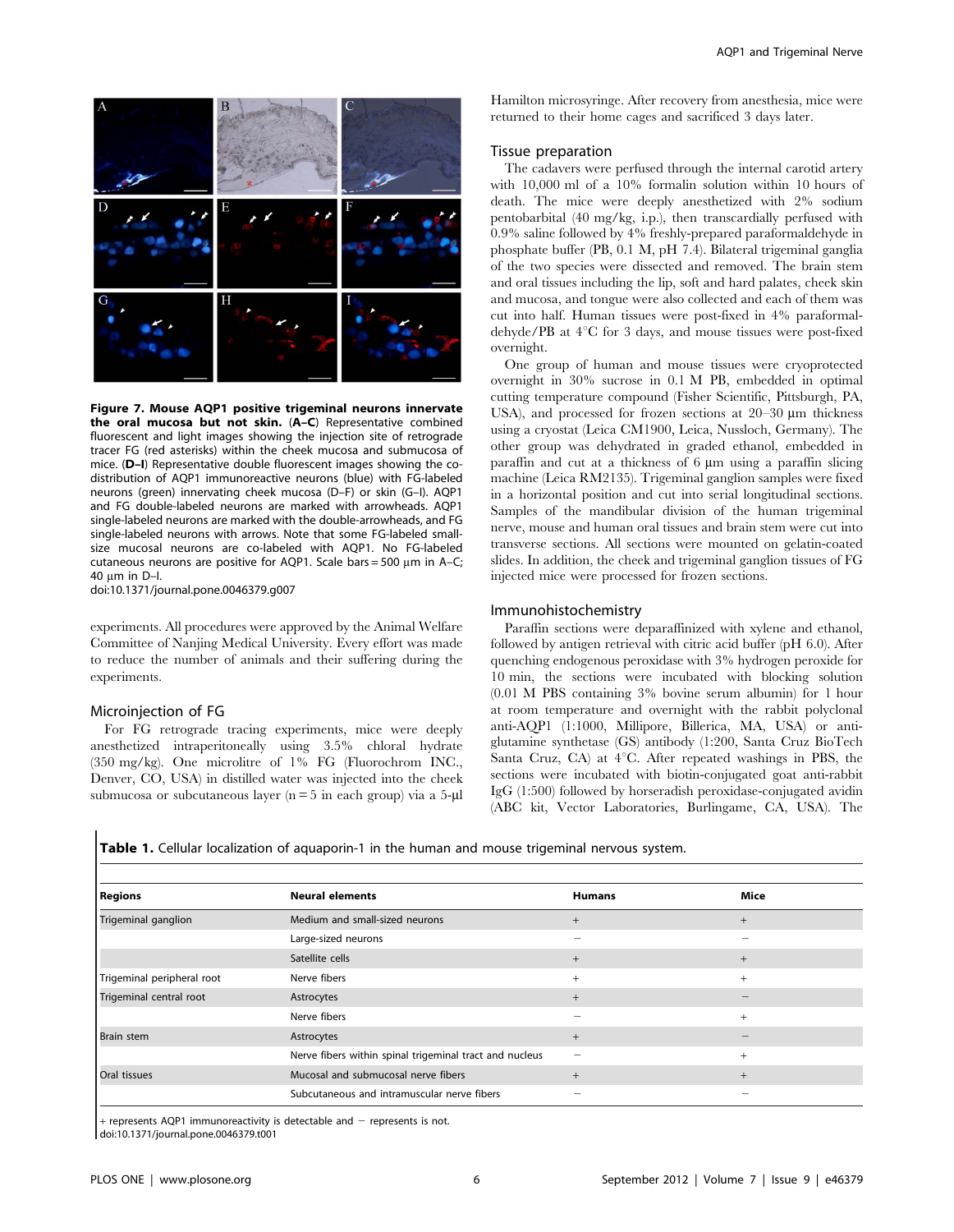positive reactions were visualized with  $3,3'$ -diaminobenzidine tetrahydrochloride (DAB). Some sections were counter-stained with hematoxylin.

#### Immunofluorescence

For double immunofluorescence staining, slide-mounted frozen sections were preincubated in 0.01 M PBS containing 0.2% Triton X-100 and 0.25% bovine serum albumin for 1 hour at room temperature. The sections were incubated overnight with a mixture of mouse monoclonal anti- $\beta$ -tubulin III (1:1000, Sigma-Aldrich, Saint Louis, MO, USA), or -GFAP antibody (1:2000, Sigma-Aldrich) and polyclonal rabbit anti-AQP1 antibody  $(1:1000,$  Millipore) overnight at  $4^{\circ}$ C. After rinsing, sections were incubated for 1 hour at room temperature in a mixture of fluorescein isothiocyanate-conjugated donkey anti-mouse IgG (1:200, Vector Laboratories) and rhodamine isothiocyanate conjugated donkey anti-rabbit IgG (1:200, Vector Laboratories). The sections were then washed and cover-slipped with PBS/ glycerol buffer.

For FG combined with AQP1 immunofluorescence staining, sections were preincubated in 0.25% bovine serum albumin PB for 1 hour at room temperature, and then incubated overnight with the polyclonal rabbit anti-AQP1 antibody (1:1000, Millipore) at  $4^{\circ}$ C. After rinsing, sections were incubated with rhodamine isothiocyanate-conjugated donkey anti-rabbit IgG (1:200, Vector Laboratories), then washed and cover-slipped with buffered PBS/ glycerol.

To confirm the antibody specificity, we conducted immunostaining for AQP1 on human and mouse tissues where AQP1 protein has been described. In agreement with the current literature [4,11,12], we found that AQP1 was selectively and densely expressed at the apical surface of choroid plexus epithelium of humans and mice as well as the apical and basolateral membranes of mouse renal proximal tubules (Figure  $S2A-C$ ).

In addition, the primary antibody for AQP1 was pre-absorbed with the corresponding antigen (Chemicon, Temecula, CA, USA) did not stain any specific immunoreaction in the above human and mouse tissues (Figure S2D–F). Negative controls were also performed by omitting the primary antibodies. All controls gave no detectable labeling.

## Image capture and analysis

The light or fluorescence micrographs were captured by Leica DM4000B digital microscope equipped with image capturing software (Leica Microsystems, Wetzlar, Germany). The cytoarchitecture of human and mouse brain stem sections with hematoxylin counterstaining was identified according to The Human Central Nervous System: A Synopsis and Atlas [34] and The Mouse Brain in Stereotaxic Coordinates [35], respectively. The FG injection sites were examined and captured by the blue channel. If the diffusion extent of FG was limited to submucosa or subcutaneous layer, sections of the trigeminal ganglion were processed for AQP1 immunofluorescence staining.

## References

- 1. Agre P, King LS, Yasui M, Guggino WB, Ottersen OP, et al. (2002) Aquaporin water channels—from atomic structure to clinical medicine. J Physiol 542: 3–16.
- 2. Carbrey JM, Agre P (2009) Discovery of the aquaporins and development of the field. Handb Exp Pharmacol 190: 3–28.
- 3. Denker BM, Smith BL, Kuhajda FP, Agre P (1988) Identification, purification, and partial characterization of a novel Mr 28,000 integral membrane protein from erythrocytes and renal tubules. J Biol Chem 263: 15634–15642. 4. Verkman AS (2008) Mammalian aquaporins: diverse physiological roles and

of the human and mouse trigeminal ganglia, immunostained with AQP1 and counter-stained with hematoxylin, were captured in sequence at  $400 \times$ magnification. Four sections containing the maximum plane of the trigeminal ganglia per specimen were selected for quantitative analysis. The cell number and crosssectional areas of AQP1-positive and -negative trigeminal neurons with a clearly visible nucleolus were measured throughout the entire ganglion regions using an Image-Pro Plus 6.0 Analysis System (Media Cybernetics Inc., San Francisco, CA, USA). According to the previous studies [36,37,38], human and mouse trigeminal neurons were classified into the three types: small-sized neurons (the cross-sectional area  $<600 \mu m^2$  in humans and  $<$ 300  $\mu$ m<sup>2</sup> in mice), medium-sized neurons (600–2000  $\mu$ m<sup>2</sup> in humans and 300–600  $\mu$ m<sup>2</sup> in mice) and large-sized neurons ( $>$ 2000 µm<sup>2</sup> in humans and  $>$ 600 µm<sup>2</sup> in mice). The percentages of AQP1-positive neurons with respect to the total number of neurons for each class were determined. Data are expressed as means  $\pm$  standard derivation of the mean.

For quantitative analysis of AQP1 expression, paraffin sections

AQP1 and Trigeminal Nerve

## Supporting Information

Figure S1 AQP1 staining human and mouse trigeminal sections. (A–B) Human satellite cells expressing AQP1 (arrowheads) are observed around either AQP1-negative neurons (stars) or AQP1-positive neurons (triangle). (C–D) In contrast, mouse AQP1-positive satellite cells (arrowheads) are only localized to AQP1-positive trigeminal neurons (triangle). No AQP1 immunoreactive signals are observed around AQP1-negative trigeminal neurons (stars). (E–F) After neutralizing rabbit-ant-AQP1 antibody by the C-terminal peptide, no immunostaining was present at the human (E) and mouse (F) trigeminal ganlia. Scale bars  $= 200 \mu m$ in A, 50  $\mu$ m in B, 100  $\mu$ m in C, 25  $\mu$ m in D, 75  $\mu$ m in E and F. (TIF)

Figure S2 Immunolocalization of AQP1 in human and mouse choroid plexus and mouse renal tissues. (A–C) AQP1 immunoreactivity was selectively and densely expressed at the apical surface of human (A) and mouse (B) choroid epithelium and the apical and basolateral membranes of mouse renal proximal tubules (C). (D–F) Rabbit-ant-AQP1 antibody preincubated with the C-terminal peptide caused no immunostaining on the human (D) and mouse (E) choroid epithelium, and mouse renal tissues (F). Scale bars =  $100 \mu m$ . (TIF)

# Acknowledgments

We would like to thank Mr. Xiaojun Zhang for his excellent work in preparation of the human tissues.

#### Author Contributions

Conceived and designed the experiments: MX. Performed the experiments: JG MT. Analyzed the data: JG JD. Contributed reagents/ materials/analysis tools: MG GH. Wrote the paper: MX CM.

- 5. Ma TH, Gao HW, Fang XD, Yang H (2011) Expression and function of aquaporins in peripheral nervous system. Acta Pharmacol Sin 32: 711–715.
- 6. Nielsen S, Smith BL, Christensen EI, Agre P (1993) Distribution of the aquaporin CHIP in secretory and resorptive epithelia and capillary endothelia. Proc Natl Acad Sci USA 90: 7275–7279.
- 7. Wu Q, Delpire E, Hebert SC, Strange K (1998) Functional demonstration of Na+-K+-2Cl- cotransporter activity in isolated, polarized choroid plexus cells. Am J Physiol 275: C1565–1572.

potential clinical significance. Expert Rev Mol Med 10: e13.